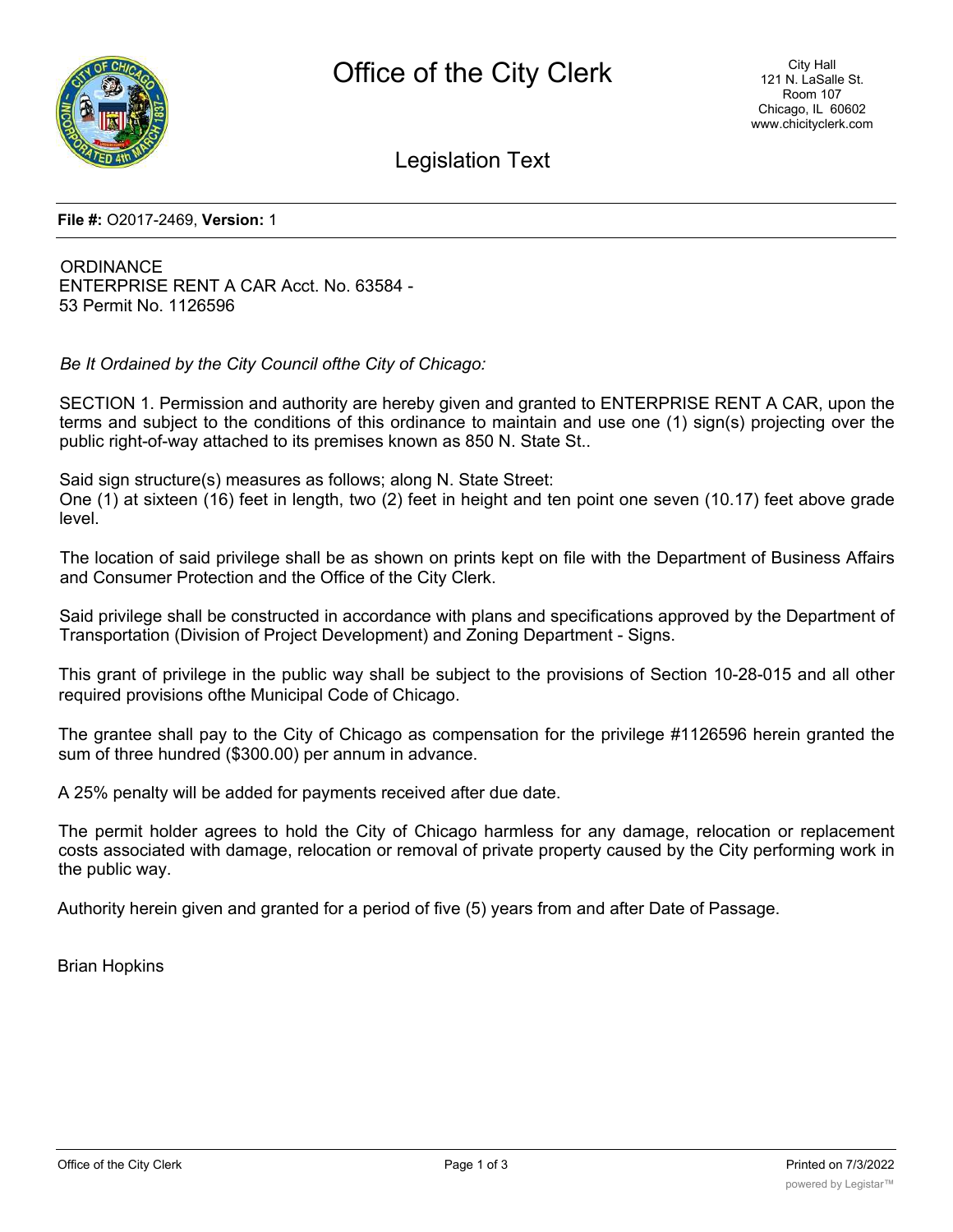$(Page 2 of 3)$ 

Page 1

m&i  $im$ 

SPECIFICATIONS

· SINGLE FACE ILLUMINATED SIGN CABINET

- 120 V BALLAST
- $\bullet$  FI FX FACF

. DISCONNECT ON WALL ABOVE SIGN · Quantity 1

**REVISIONS** 



Department of Business Affairs and Consumer Protection

Small Business Cenler - Public Way Use Unit City Hall - 121 N. LaSalle Street, Room 800 · Chicago, IL 60602 312-74-GOBIZ/312-744-6249 · (3 12) 744-1944 CITY) hltp /Avww.citvofchicago ore/bacp

03/29/2017

## **Alderman Brian Hopkins**

Ward #02 City of Chicago City Hall, Room 200 121 North LaSalle Street Chicago, Illinois 60602

## Re: An ordinance to use and maintain a portion of the public right-of-way for one (1) sign(s) for **ENTERPRISE RENT A CAR, adjacent to the premises known as 850 N. State St..**

## **Dear Alderman Brian Hopkins:**

The applicant referenced above has requested the use ofthe public right-of-way for a sign(s). An ordinance has been prepared by the Department of Business Affairs and Consumer Protection - Small Business Center-Public Way Use Unit